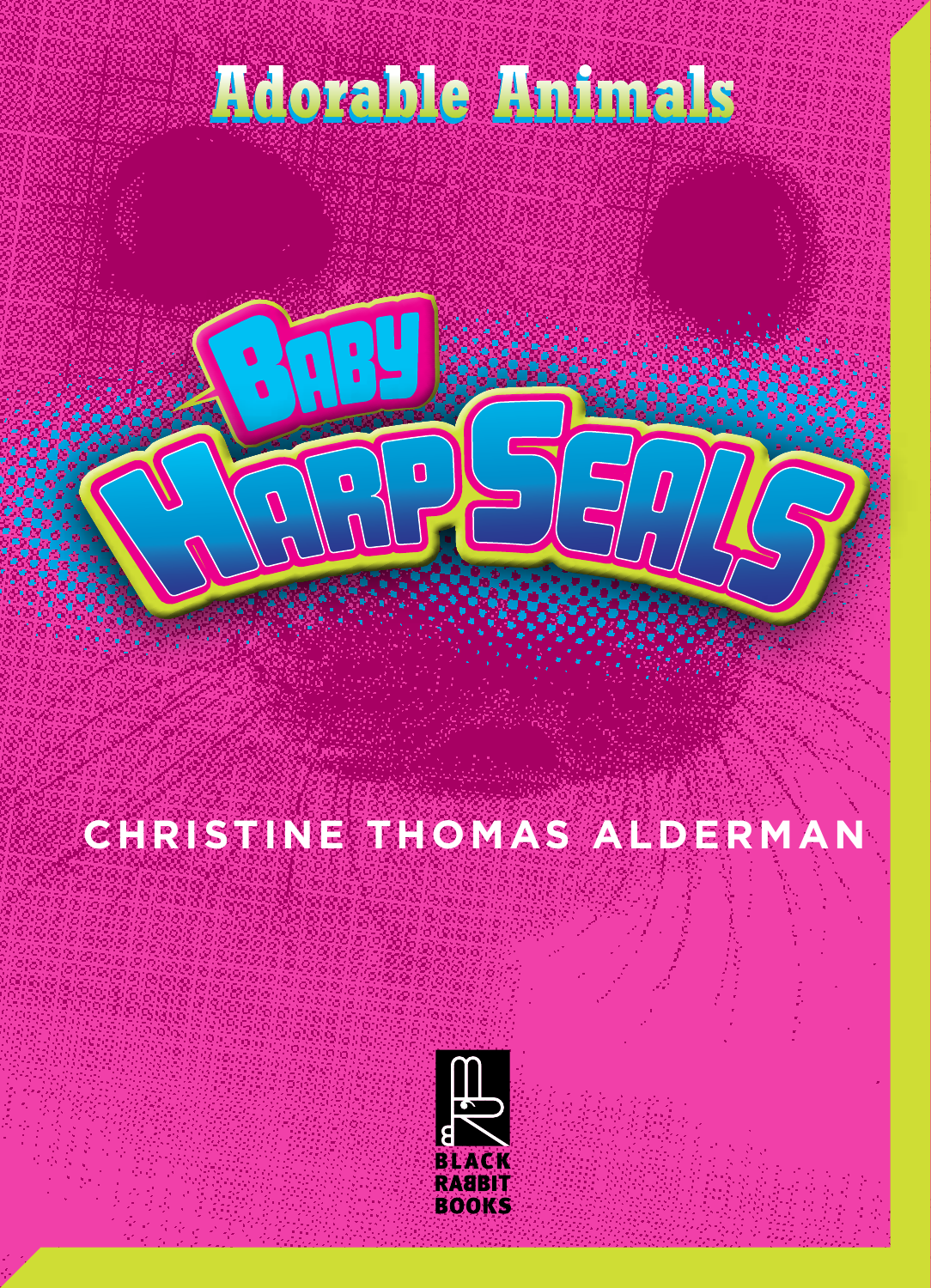Bolt is published by Black Rabbit Books P.O. Box 3263, Mankato, Minnesota, 56002. www.blackrabbitbooks.com Copyright © 2019 Black Rabbit Books



Marysa Storm, editor; Catherine Cates, interior designer; Grant Gould, cover designer; Omay Ayres, photo researcher

All rights reserved. No part of this book may be reproduced, stored in a retrieval system or transmitted in any form or by any means, electronic, mechanical, photocopying, recording, or otherwise, without written permission from the publisher.

Library of Congress Cataloging-in-Publication Data Names: Alderman, Christine Thomas, author. Title: Baby harp seals / by Christine Thomas Alderman. Description: Mankato, Minnesota : Black Rabbit Books, [2019] | Series: Bolt. Adorable animals | Audience: Age 9-12. | Audience: Grade 4 to 6. | Includes bibliographical references and index. Identifiers: LCCN 2017029600 (print) | LCCN 2017029935 (ebook) | ISBN 9781680725100 (e-book) | ISBN 9781680723946 (library binding) | ISBN 9781680726886 (paperback) Subjects: LCSH: Harp seal–Infancy–Juvenile literature. | Seals (Animals)–Infancy– Juvenile literature. Classification: LCC QL737.P64 (ebook) | LCC QL737.P64 A43 2019 (print) | DDC 599.79/291392–dc23

LC record available at https://lccn.loc.gov/2017029600

Printed in China. 3/18

### Image Credits

Alamy: age fotostock, 16, 24–25; All Canada Photos, 28–29; Arco Images GmbH, 13 (top); Eric Baccega, 6; imageBROKER, 13 (bttm); Juergen Sohns, 20; Kevin Schafer, 4–5; Nature Picture Library, 26 (large image); Rolf Hicker Photography, Cover; Dreamstime: Vladimir Melnik, 26 (silhouettes); en.wikipedia.org: GeographBot, 25; iStock: zanskar, 27; Newscom: Michio Hoshino, 10–11; Solent News / Splash News, 9; Shutter stock: Alexey Seafarer, 22 (bear); Ant\_art, 14–15 (bkgd); Christian Musat, 23; CookiesForDevo, 31; Denis Burdin, 16–17; FloridaStock, 1, 3; Vladimir Melnik, 6–7, 19, 21, 22–23, 26, 32; yukitama, 14–15 (silhouettes) Every effort has been made to contact copyright holders for material reproduced in this book. Any omissions will be rectified in subsequent printings if notice is given to the publisher.

**CHAPTER 1** A Cute and Cuddly Baby........4 **CHAPTER 2** A Place to Call Home. . . . . . . . .12 **CHAPTER 3** What's for Dinner?. . .18 **CHAPTER 4** Growing Up. . . . . . . .27 **Other Resources. . . . . . . . . . . . . 30**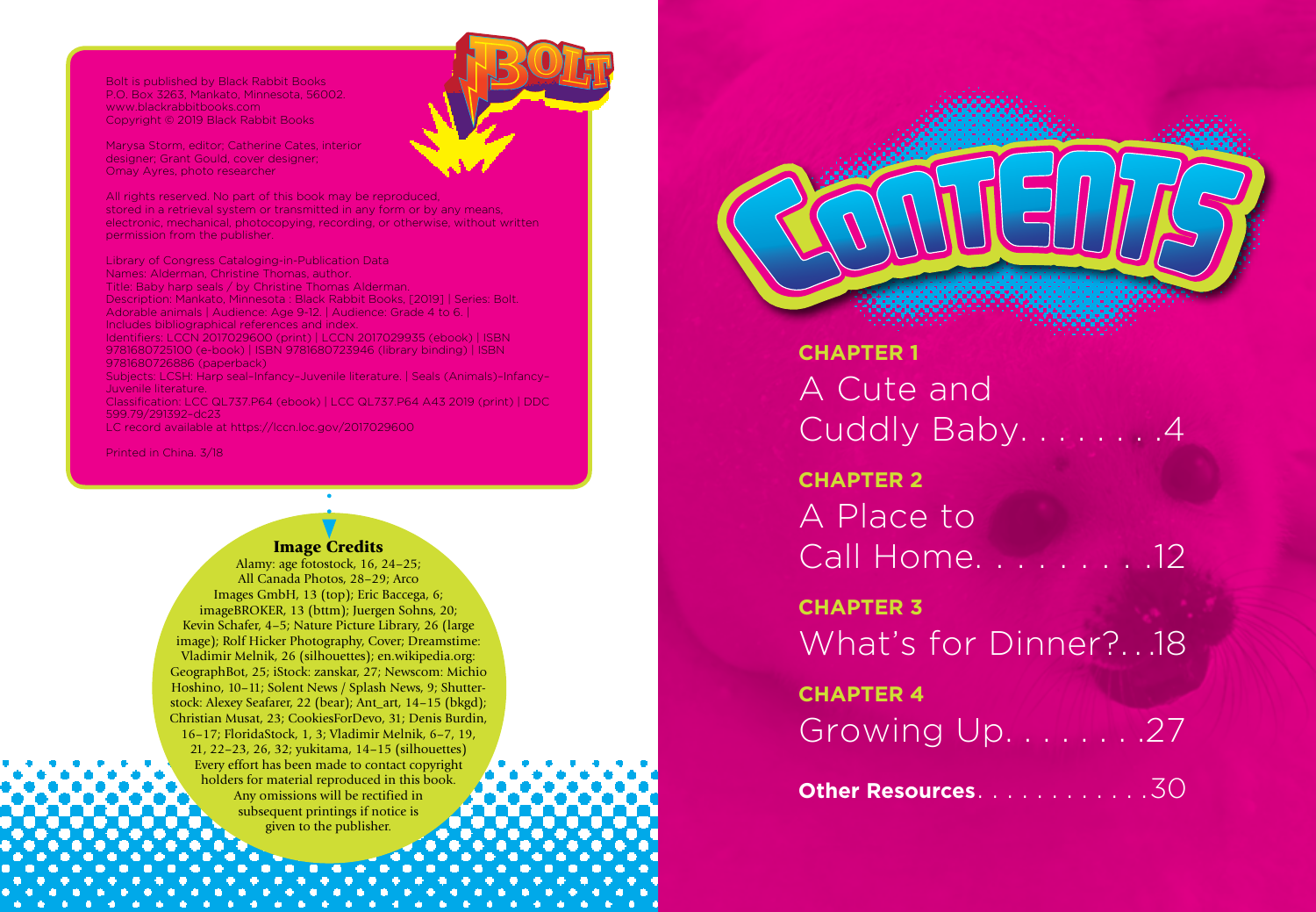# A Cute and Cuddly

**CHAPTER 1**



It's early spring in the Arctic. A baby harp seal cries out for food. The little white pup pulls itself across the ice to its mother. The mother knows its baby by its smell. It lets the pup nurse. The hungry pup drinks and drinks.

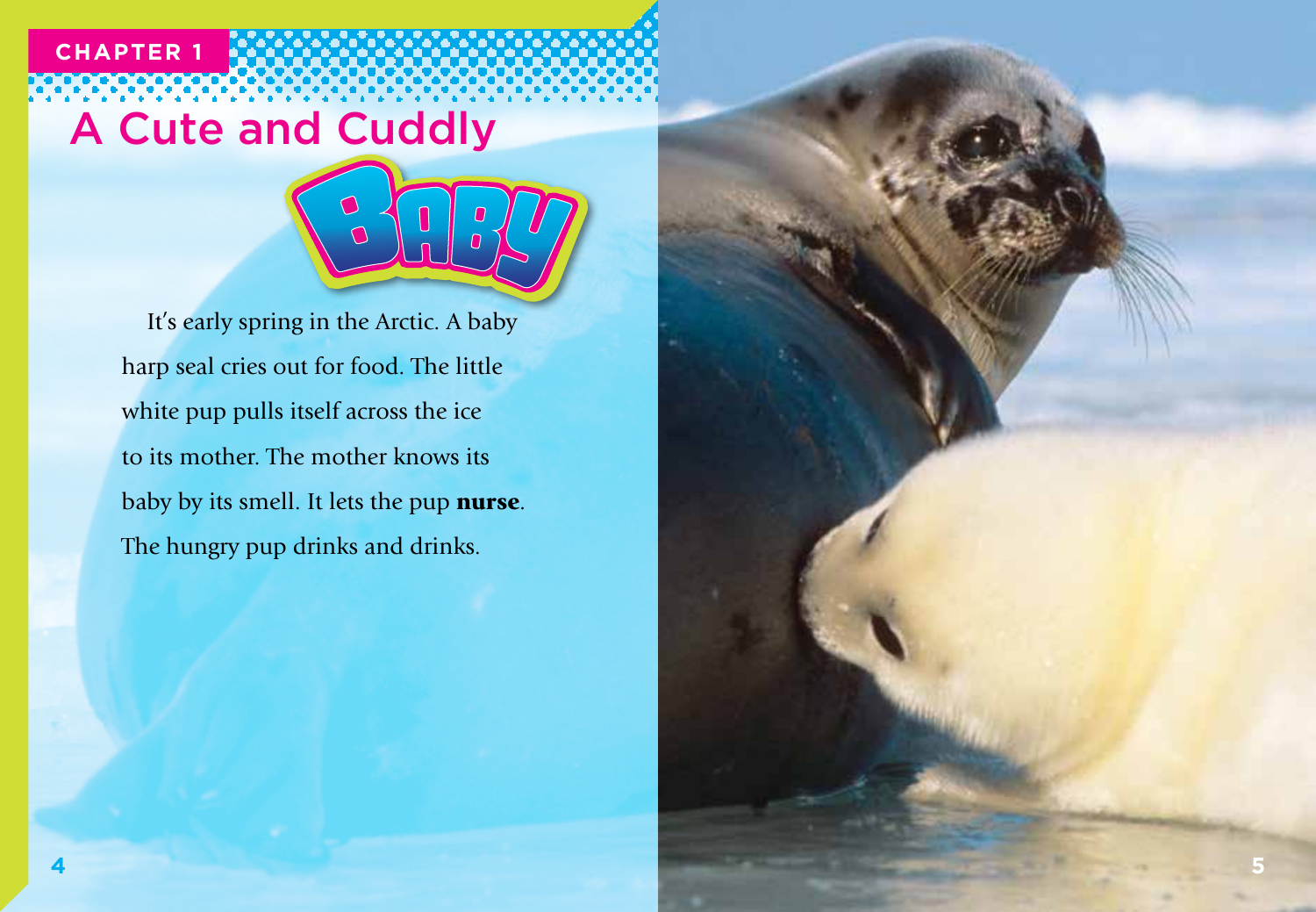

## **Hello, World!**

Harp seal pups begin life on ice. They arrive in late February to mid-March. The newborn pups are tiny compared to their mothers. But they grow quickly. Pups gain about 5 pounds (2 kilograms) a day from drinking their mothers' milk.